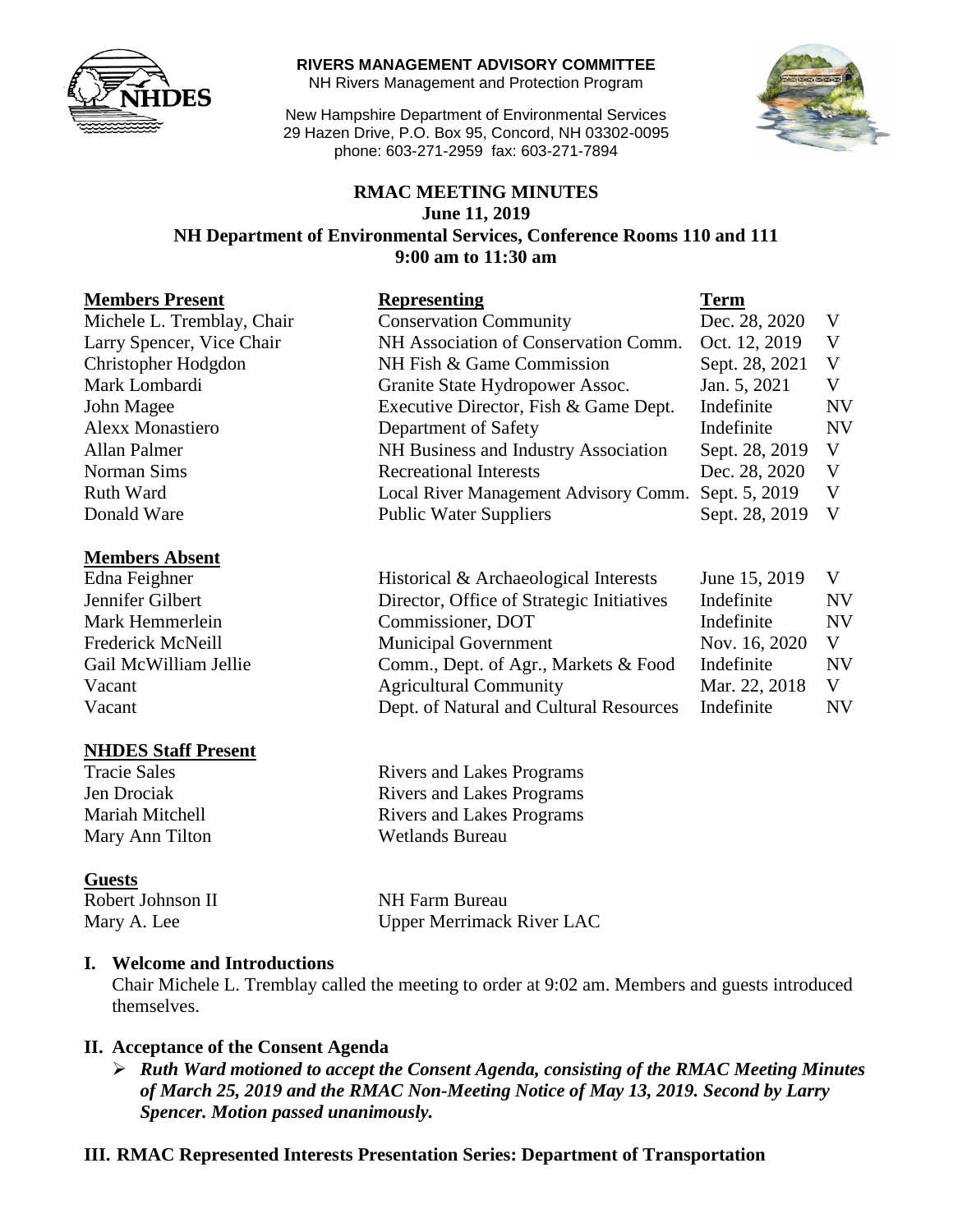Mark Hemmerlein was unable to attend the meeting. His presentation was postponed until the next RMAC meeting.

## **IV. Surplus Land Reviews and RMAC SLR Review Policy**

### 1) DOT SLR in Warner

This SLR was similar to one from 2016 (located on an adjacent parcel) for the further development of a portion of the Warner Rail Trail. In 2016 the RMAC voiced no objections to the sale of the parcel with the understanding that the town would work with the New Hampshire Fish and Game Department (NHFG) to protect sensitive species, such as wood turtles, that are known to be in that area. Purchase of the additional land allows the town to move the trail upslope, away from scrub-shrub and other wetlands adjacent to the river, and away from turtle habitat. The Warner River Local Advisory Committee supports the sale of the additional land.

 *Larry Spencer motioned that the RMAC has no objections to the transfer of the property to the town of Warner for the rail trail, as long as the town is working with New Hampshire Fish and Game's Non-Game Program to minimize impacts on wood turtle and other habitat. Second by Allan Palmer. Motion passed unanimously.* 

### 2) SLRs Received with No RMAC Review

Due to a lack of quorum at the previously-scheduled RMAC meeting, there were SLRs that the RMAC was unable to review prior to the comment deadline. The first was the sale of 3.4 acres of land near the Androscoggin River in Berlin. The second was the lease of rooftop space for cell towers on top of the 29 Hazen Drive building in Concord. The Upper Merrimack River Local Advisory Committee had no objections to the rooftop lease for the second SLR.

SLRs outside of RMAC jurisdiction were:

- A sale of 0.28 acres in Nashua to an abutting property owner for continued use as a parking area. The Lower Merrimack River LAC had no objection.
- The sale of a 34-acre NHFG wildlife preserve in Brentwood. The RMAC had questions that Chris Hodgdon offered to bring back to NHFG for answers:
	- a) Who is the property being sold to?
	- b) What is the property going to be used for?
	- c) What is the current condition of the property?
	- d) What will the condition of the property be once it is sold?

## 3) SLR Standard Operating Procedure Update

In response to the Androscoggin SLR and one other received earlier in 2019, RMPP staff and RMAC officers proposed adding additional conditions under which a categorical exclusion could be recommended to exclude a Surplus Land Review with *de minimis* impact from full RMAC review, allowing the RMAC to have input on more SLRs between meetings. The new condition allows the RMAC to not object to an SLR when public access is not feasible at the property and there is no benefit to the river for the property to be retained in state ownership.

#### *Larry Spencer motioned that the RMAC adopt the revisions to categorical exclusion section of the* **Procedure for RMAC Review of State Property Disposal***. Second by Ruth Ward. Motion passed unanimously.*

## **V. 2019 RMPP-Related Legislation**

1) 2019 Legislation Recap

Larry Spencer reviewed the 2019 legislation that the RMAC was involved with (see 2019 Legislative Spreadsheet for further details). Tracie discussed how the budget bill for New Hampshire state agencies is expected to be vetoed by Governor Sununu. This means that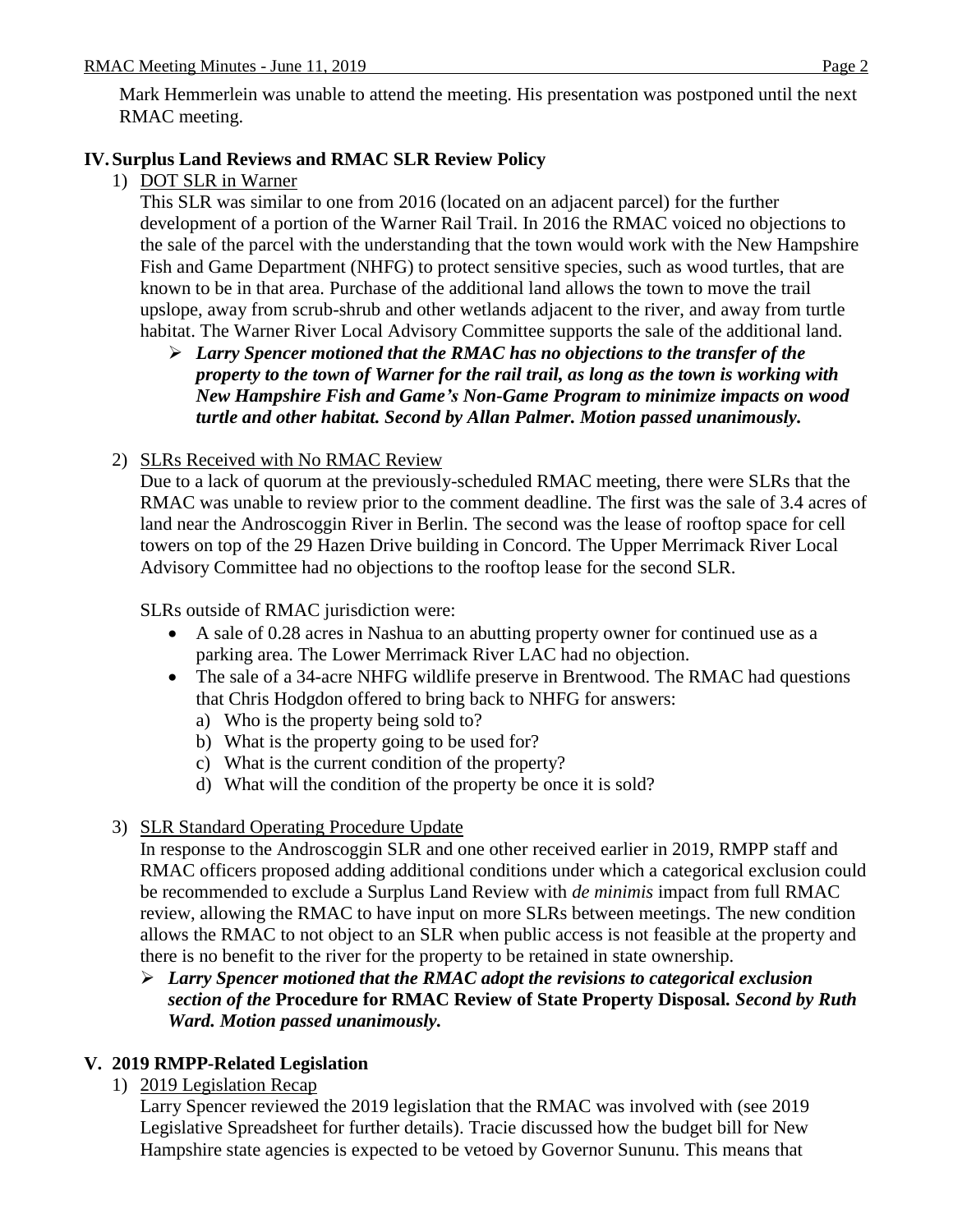NHDES will be on a continuing resolution, which may impact how interns will be paid. It will also delay hiring for the new instream flow position.

2) HB 228 Amendment: Appointing LAC Members

The amendment to HB 228 proposed by the RMAC to have LAC members nominated by RMAC instead of the NHDES Commissioner has been passed by the legislature and is awaiting the governor's signature. The nomination and appointment process will remain the same, with the only difference being the nominating body. This change in the nominating body exempts LAC members from the requirement to complete and submit the financial disclosure form.

 *Ruth Ward motioned that the RMAC approve the policy for RMAC appointment of LAC representatives, effective upon the Governor's signing of HB 228. Second by Chris Hodgdon. Motion passed unanimously.* 

### **VI. RMAC Governance Review**

### 1) Membership and Subcommittees

Membership: The terms for Don Ware, Ruth Ward, and Allan Palmer all expire in September 2019, and Larry Spencer's term expires in October 2019. Michele advised the members to start talking to their nominating body now since it can take time for the renewal process to be completed. Edna Feighner, the Historical/Archeological representative, will not be renewing her term when it expires in June. Additionally, the RMAC still needs a representative of the agricultural community and is seeking potential representatives from the New Hampshire Association of Conservation Districts, the New Hampshire Farm Bureau Federation, and Northeast Organics Farming Association. Michele suggested Ed Person as a candidate for this seat. The New Hampshire Department of Natural and Cultural Resources (DNCR) has not yet identified a new appointee to fill its non-voting seat on the RMAC. Michele and Tracie will follow up with Phil Bryce at DNCR.

Subcommittees: Michele encouraged members to join one or more RMAC subcommittees. Michele and Alexx Monasteiro offered to join the Joint LMAC and RMAC Water Quality Indicators Study Subcommittee. Alexx additionally offered to join the RMAC Policy and Legislation Subcommittee. Mark Lombardi offered to be the lead for the Joint Water Quality Indicators Study Subcommittee. It was suggested that Shane Bradt of the Lakes Management Advisory Committee (LMAC) should be the lead for the Joint Priority State-Owned Land Mapping Study Subcommittee.

### 2) RMAC Officers

The RMAC has two officers, chair and vice chair, that each serve two-year terms. Michele is currently the chair and Larry is currently the vice chair. There were no changes made to the current governance systems of the RMAC officers

### **VII. Wetlands Rule Summary for Designated Rivers**

Mary Ann Tilton, Assistant Bureau Administrator of the NHDES Wetlands Bureau, thanked the RMAC, the participating LACs, and Michele, who represented the New Hampshire Rivers Council, for their hard work and contributions toward drafting the revised wetlands rules. The updated rules are set to go into effect December 15, 2019—with provisions for DOT to have delayed implementation for specific projects. The Wetlands Bureau has a transition team who will be educating others about the changes by developing guidance documents and forms, performing outreach and trainings, and updating information on the NHDES website. Michele suggested that Ruth, as the LAC representative on the RMAC, review the draft permit application forms prior to finalization in order to ensure that the requirements surrounding the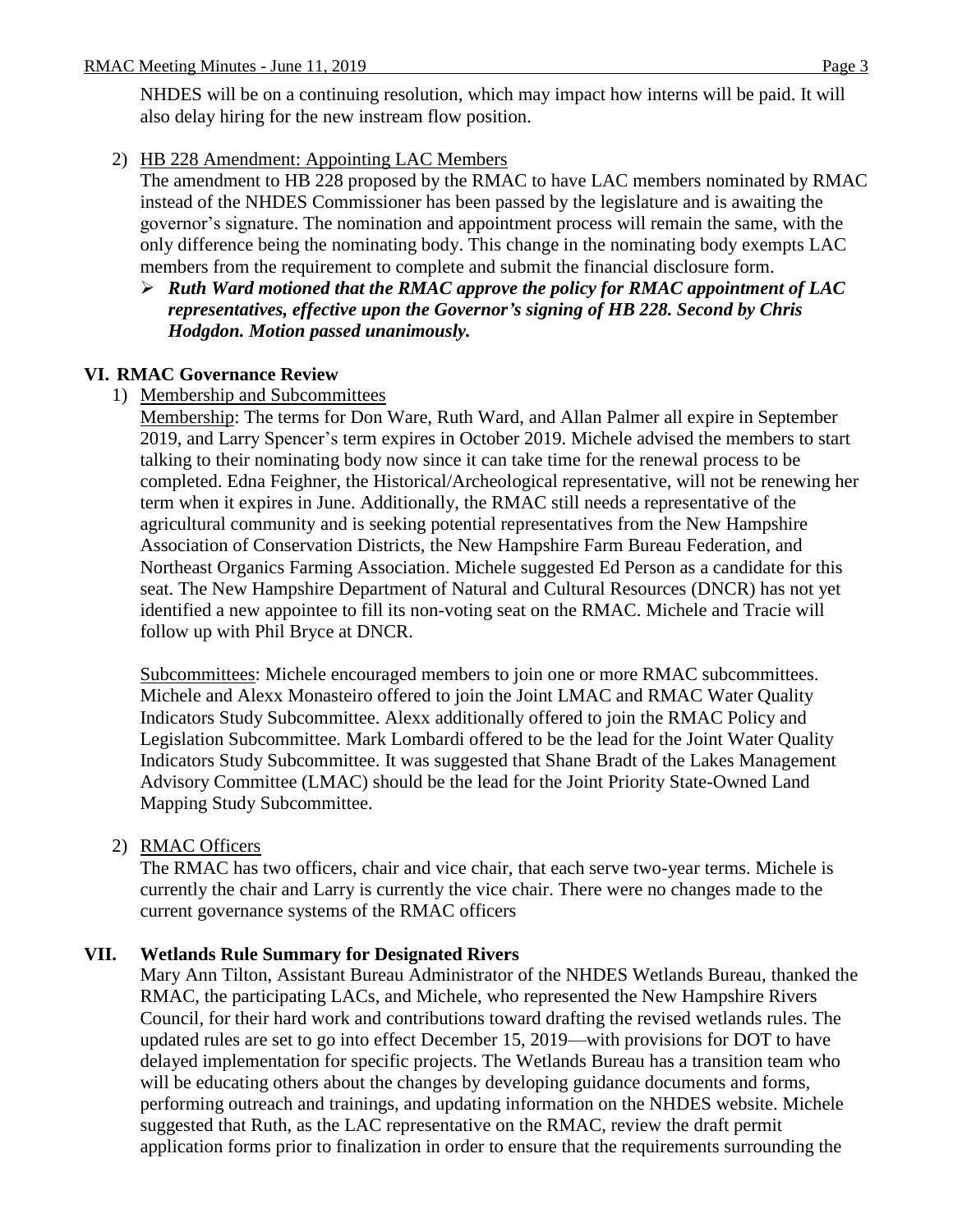LACs' review role is clear. Mary Ann will follow up with the NHDES Legal Unit regarding this suggestion. Michele thanked Mary Ann and all of the NHDES Wetlands Bureau staff for drafting the new rules and working to implementing them.

## **VIII. RMPP Program Updates**

1) Saco-Swift Rivers LAC Status

The Saco and Swift rivers have been designated rivers in New Hampshire since 1990. The LACs of both rivers have been inactive for several years, but the RMPP has been working to establish a combined Saco/Swift LAC. There are many river management concerns along the Saco and Swift rivers, including a wastewater treatment plant and a landfill. The RMPP has issued letters to the Saco-Swift municipalities requesting their approval to establish the joint committee. To date Hart's Location is the only municipality which has responded and is in favor of establishing the joint committee. After the RMPP receives approval from all of the municipalities within the Saco and Swift corridors, we can recruit members for the newly combined LAC. One nomination form has been received, yet a minimum of three members is required for the formal establishment of a committee.

## 2) LAC Management Plans

Separate from the establishment of the Saco-Swift LAC, some New Hampshire and Maine residents seek to establish a Saco River Management Group to develop a watershed management plan. They are working with the NHDES State Revolving Fund to seek funding.

The Warner River LAC has contracted with the Central New Hampshire Regional Planning Commission to draft a river corridor management plan. The RMPP has granted them some funding. A draft is expected by March 2020.

The Mascoma River LAC began drafting their river corridor management plan when the river was nominated in 2011, but they have yet to complete it. The LAC has contracted with the Upper Valley Lake Sunapee Regional Planning Commission to continue drafting their plan. The RMPP has additionally granted a small amount of funding to assist in this endeavor.

## **IX. Representative Roundtable**

- Ruth stated that the Contoocook and North Branch Rivers LAC meetings have been well attended. She also stated that one of the main concerns of attendees has been relative to plastic pollution in waterways. Net metering is also a concern.
- Alexx stated that she is administering a new grant program in connection with the NHDES Dam Bureau for high-hazard dams. She also stated she has already received seven letters of intent for this grant program.
- Chris Hodgdon stated he will bring the SLR questions back to New Hampshire Fish & Game to discuss them.
- Allan stated he currently represents the Business and Industry Association on the RMAC, however, the company he works for no longer works with BIA so he is in the process of determining if his RMAC membership will continue or not.
- Don stated that the Public Water Works and other public water suppliers have continued to follow the instream flow rules developments. He also stated that they have concerns about potential legislative overreach regarding water quality standards and these matters are being monitored.
- Larry stated that the Livermore Falls parking lot is still in development and other aspects of maintenance in this area are going well.